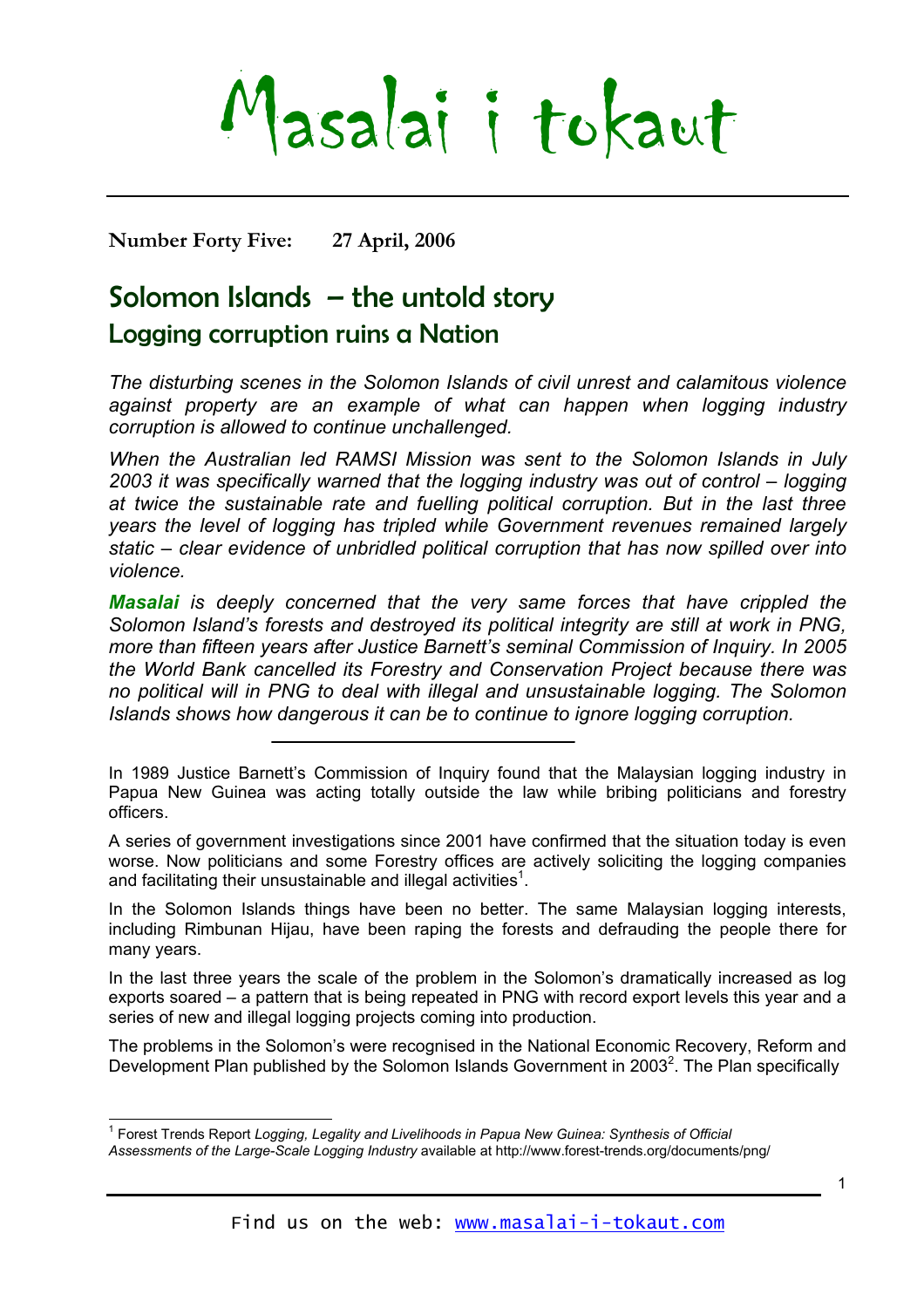stated that *'on-going corruption and misuse of public funds prevents the public service delivering adequate services to the majority of people.* The Plan also acknowledged the image of the forestry sector as being one of '*unscrupulous Asian companies extracting unsustainable quantities, damaging the environment, evading taxes and avoiding payments to landowners and using unfair transfer pricing mechanisms to the disadvantage of the economy'.*

One of the key objectives of the Plan was therefore *'to strengthen and improve governance institutions and good governance'*, including reform of the forestry sector.

The Plan also warned that *'if the present state of affairs continues the inequality and conditions of an unjust society will increase and poverty will increase and deepen'.*

#### Solomon Islands logging – systemic fraud

In March 2005 the Solomon Islands Government commissioned a Department of Natural Resources audit of the Forestry Department and the collection of royalty payments and fees by the logging industry.

The Report found that large amounts of tax were not being paid by logging companies as they routinely bribed politicians to obtain unlawful 'exemptions'.

**Amazingly, after the RAMSI Mission began in 2003, the logging companies were able to almost treble the amount of timber exported under these questionable exemptions.[3](#page-1-0) Thus the amount of tax forgone rose from \$10 million in 2003 to \$30 million in 2004[.4](#page-1-1)**

The Report also found that while logging companies were able to avoid paying much of their tax liabilities large sums of money were being paid to forestry officials and diverted to unbudgeted expenditure.

Almost \$1.5 million was identified that had been paid in unauthorised ex-gratia payments to MPs, Ministers and officials. The identified misappropriations included over \$25,000 to a dive boat operator for a picnic day out for the Prime Minister and friends!<sup>[5](#page-1-2)</sup>

The Report concluded that

*"There is no doubt that the poor management and administration, lack of accountability and transparency of granting timber exemptions has resulted in a significant amount of export duty being foregone which otherwise should not have been exempted and this has had a significant impact on the government revenue stream" [6](#page-1-3)*

In November 2005 the Solomon Islands Auditor General published his own findings on corruption and mismanagement in the forestry sector. $<sup>7</sup>$ </sup>

The Auditor General concluded that:

- *In 2004, there was an estimated \$29,930,324 in forgone revenue to the Government in the granting timber duty exemptions. This represented significant increase from 2003. The administration and management of timber duty exemptions lack transparency and accountability.*
- *Lack of proper forestry and accounting records Reconstructed records indicate significant arrears of timber royalty payments due but not collected.*

 <sup>2</sup> Solomon Islands Government NERDD Plan Strategic and Action Framework Final Report. Dept of National Reform and Planning. October 2003

<span id="page-1-0"></span>In 2003, 169,000 cubic meters of timber was exported without any timber royalties being paid. In 2004 this figure leapt to 444,000 'royalty free' cubic meters.

<span id="page-1-1"></span>Ministry of Natural Resources Forestry Dept Audit Report, 2 March 2005 at page 36 <sup>5</sup>

<span id="page-1-2"></span> $5$  Report at page 67

<span id="page-1-3"></span> $6$  Report at page 6

<span id="page-1-4"></span><sup>&</sup>lt;sup>7</sup> Office of the Auditor General Media Statement, 4 November 2005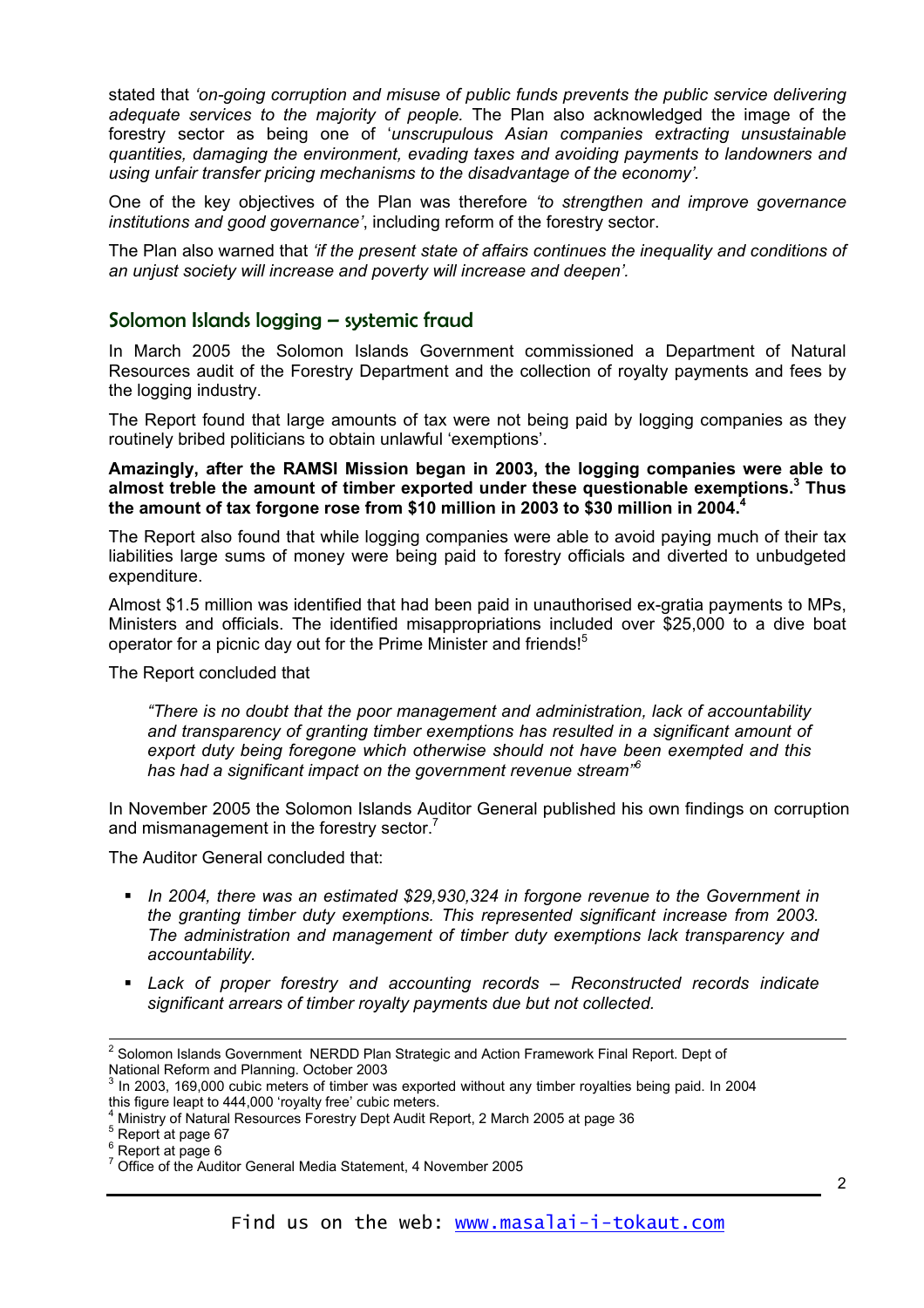- *Continuous breaches of agreement by logging companies but there has been a lack of action by the Department of Forestry, Environment and Conservation in relation to these breaches.*
- *A number of irregularities were noted in particular, unlawful ex-gratia payments (same as Fisheries), unaccounted for advances made to individuals from logging companies, timber royalty payments diverted to private account and Audit has not been able to sight documents pertaining to payments amounting to \$400,000 in relation to 2 trust accounts.*

#### Solomon Islands logging – unsustainable

The Solomon Islands has also seen a massive increase In unsustainable logging since the country came under the de-facto control of Australia with the deployment of the RAMSI Mission in July 2003.

In 2003 AusAID commissioned and paid for an assessment of the National Forest Resource as part of its Solomon Islands Forest Management Project. The Assessment, published in October 2003, acknowledged the important role that forests played in the everyday lives of local people. Not only did the forests provide fuel wood for cooking and building materials they were an important wildlife habitat, provided a range of non-wood products such as food and medicine and were important in protecting the quality of both land and marine water.

The Assessment found that the then current rates of timber harvesting – around 600,000 cubic metres per year – was totally unsustainable and that at that rate the forests would be completely exhausted by 2015. The Assessment recommended an immediate reduction in harvesting levels to below 250,000 cubic meters in order to sustain the forests for the long-term benefit of the people.<sup>8</sup>

These warnings and recommendations were ignored. Despite the commonly acknowledged need to tackle corruption, the logging industry was encouraged to increase production, often beyond the levels allowed in individual permits. As a result the amount of timber harvested increased steadily from 550,000 cubic meters in 2002 to 1.2 million in 2005. **This is almost five times the level of harvesting recommended in AusAIDs own 2003 report.**

Any arguments from the Australians that these increases have been necessary to support government revenues and ease the burden on Canberra, are not borne out by the statistics. Despite the amount to timber exported having more than doubled between 2002 and 2005, the contribution of logging revenues to government income actually fell, from 16% in 2002 to just 13% in 2004. Similarly the contribution of logging to the overall economy also fell. In 2002 exported logs provided 27% of total export revenues, by 2004 this had fallen to 18%.<sup>[9](#page-2-1)</sup>

This indicates that firstly other areas of the SI economy have been performing strongly and the need to massively increase logging was not a genuine economic one; and **secondly that massive amounts of money have been stolen or corruptly hidden.** 

The recent crisis in Honiara has its shallow roots in bought votes and a rigged election. No matter who did what, this required large amounts of cash. It is certain that much of this cash came from corruption in the forestry industry…..

Interestingly, AusAid has funded the consultant firm URS Asia Pacific since 1999 to run the The Solomon Islands Forestry Management Project. This has cost approximately \$AUD 10 million and was expected to run until 2008. According to URS $^{10}$ , this project was to:

*"contribute to socio-economic development, peace building and the well-being of the people of the SI and their environment by enhancing: the management of natural forests; growth of the forest estate through plantation development; revenue collection* 

<span id="page-2-0"></span> <sup>8</sup>  $\frac{8}{9}$  National Forest Resource Assessment, October 2003<br> $\frac{9}{9}$  All figures in this percaranh has been derived from the

<span id="page-2-1"></span><sup>&</sup>lt;sup>9</sup> All figures in this paragraph has been derived from the SI Government Budget and Customs data

<span id="page-2-2"></span><sup>10</sup> http://www.ap.urscorp.com/\_business/prjinx.asp?BDY=57